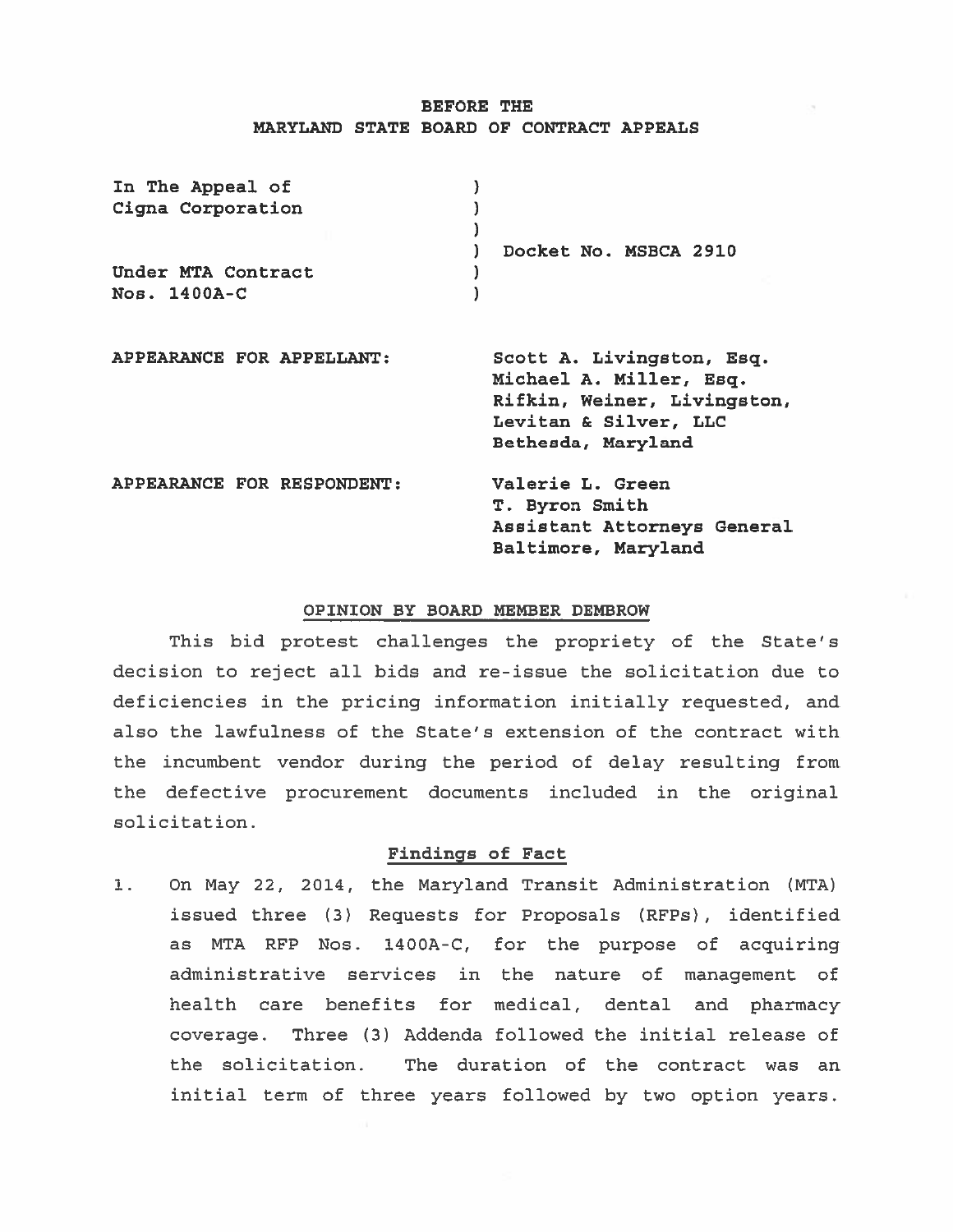(Tr. 141.)

- 2. The RFP at issue was mistakenly released by MTA without requisite authorization from MTA's procuremen<sup>t</sup> control agency, namely, the Department of Budget and Management (DBM) . (Tr. 163, 186-187, 301.)
- 3. The administration of MTA's self-insured medical, prescription drug, dental and vision program for active union employees, retirees, and their eligible dependents had earlier been awarded to an entity known as CareFirst BlueCross BlueShield (CareFirst) , with <sup>a</sup> contract that expired on December 31, 2014.
- 4. By e-mail to MTA dated July 11, 2014, DBM questioned portions of the RFPs including the adequacy of MTA's pricing sheet used for the solicitation. (App. Ex. 14.)
- 5. On July 18, 2014, Cigna Corporation (Cigna) submitted its response to the RFPs. Another proposal was submitted by CareFirst of Maryland, Inc., CareFirst BlueChoice, Inc. and the Dental Network, Inc. (a/k/a CareFirst) . (Tr. 257.)
- 6. It took considerable effort for private vendors to respond to these RFPs. (Tr. 103.)
- 7. On August 5, 2014, MTA requested submission of Best and Final Offers (BAFO5) . (Tr. 257.) The BAFO form used by MTA was simplistic compared to pricing proposal forms used for comparable financial evaluation of proposals in other RFPs to solicit similar detailed specialized complex services. (State's Ex. 1, 2, 3, 4: App. Ex. 6.) That form failed to include spaces for offerors to indicate total price or any pricing information at all for the two option years of the contract after the initial three-year term. (Tr. 166, 244, 246, 302, 351, 353.) It also failed to include spaces for offerors to reflect trend factors, discount rates, and other important substantive information. (App. Ex. 6, 12; Resp. Ex. 1; Tr. 115, 136, 167, 205, 247, 249, 302, 305, 357.)
- 8. The total cost of the CareFirst proposal was approximately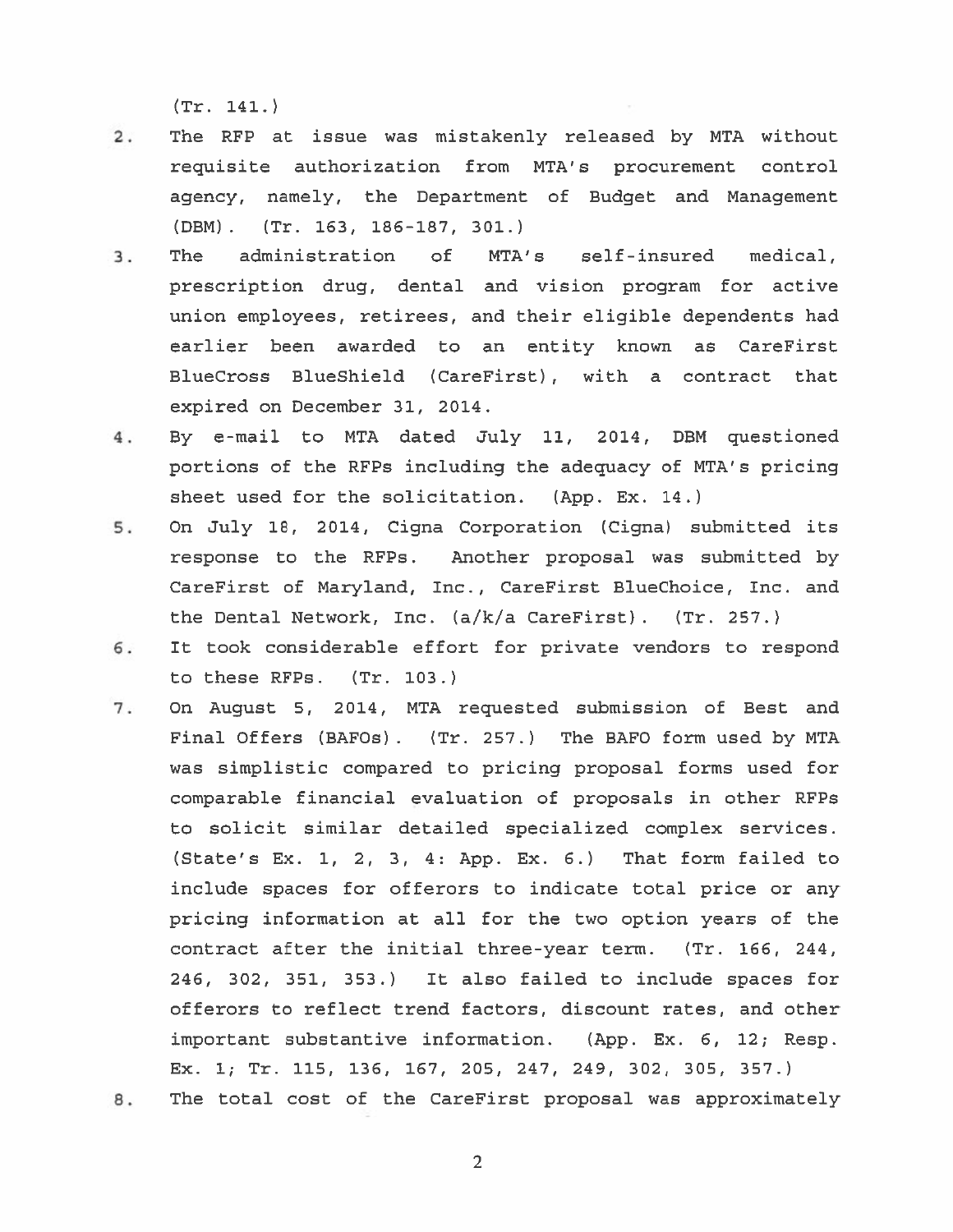\$63.7 million compare<sup>d</sup> to Cigna's pricing offer to MTA of approximately \$47.6 million, <sup>a</sup> difference of \$16 million. (App. Ex. 6; Tr. 127.)

- 9. After review of the technical and financial proposals, on August 21, 2014, MTA recommended award of the contracts to Cigna and sent to Cigna <sup>a</sup> letter of intent to award. (App.  $Ex. 7.$
- 10. On August 25, 2014, CareFirst received an MTA de-briefing.
- 11. The following day, MTA provided Cigna with contract documents which were promptly executed and returned.
- 12. On August 29, 2014, CareFirst filed <sup>a</sup> bid protest objecting to award of the contracts to Cigna. (App. Ex. 8.)
- 13. On September 3, 2014, MTA denied the bid protest filed by CareFirst. (App. Ex. 9.)
- 14. On September 11, 2014, CareFirst filed an appeal with the Maryland State Board of Contract Appeals (Board) which was docketed as MSBCA No. 2903 and dismissed by the Board on October 20, 2014 when it was voluntarily withdrawn following MTA's decision to reject all bids.
- 15. By memorandum dated September 30, 2014 and executed on October 2, 2014 the procuremen<sup>t</sup> officer issued an internal MTA document titled Procurement Officer's Determination (POD) which memorialized the failure of the financial pricing forms to "include <sup>a</sup> full term cost or <sup>a</sup> bottom line figure in order to properly evaluate" and explaining the need to conduct <sup>a</sup> new solicitation because the Financial Evaluation Team had evaluated the financial proposals in <sup>a</sup> manner "inconsistent with the RFP." (App. Ex. 13; Resp. Ex. 15; Tr. 172, 194, 219, 238.) That POD was approved on October 2, 2014 by the MTA Director of Procurement as well as the MTA Administrator. (Tr. 199, 239.)
- 16. The pricing forms attached to the RFPs did not include any space indicating total cost, though the three-year cost of each proposal could be determined by tallying the costs for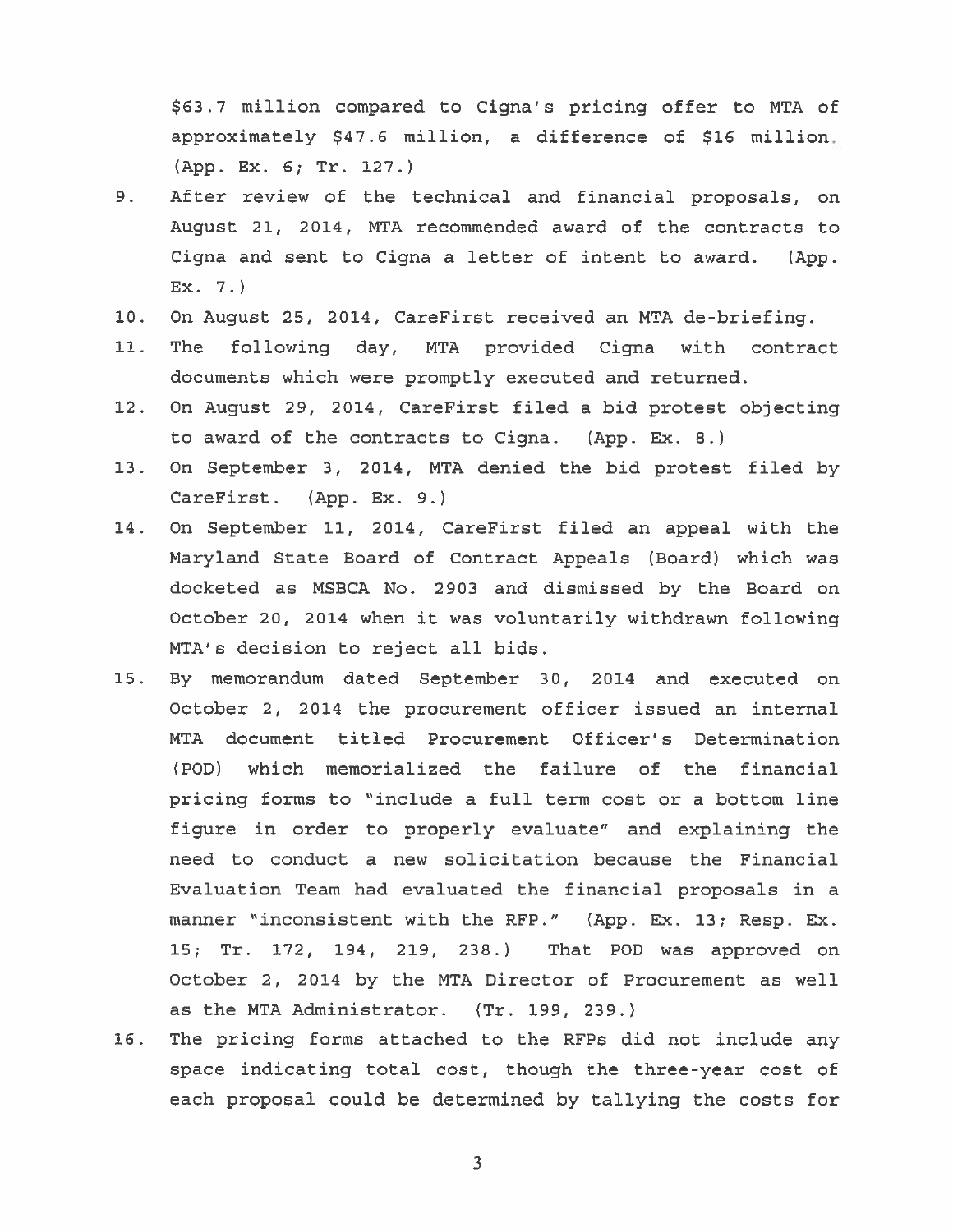each of the first three years for which cost information was elicited.

- 17. The defective and deficient pricing forms should have been corrected before release of the RFPs. (Tr. 246, 251.)
- 18. The defective and deficient pricing form should have been corrected as <sup>a</sup> par<sup>t</sup> of the BAFO request. (Tr. 244.)
- 19. MTA's determination to reject all proposals and re-issue the solicitation was <sup>a</sup> mutual determination of MTA, DBM, and representatives of the Board of Public Works (BPW) . (Tr. 162, 249, 326-328, 344.)
- 20. Without providing any details, by correspondence dated October 2, 2014, MTA notified proposers only that "it is in the State's best interest to reject all proposals and re advertise this solicitation." (App. Ex. 10; Tr. 284.)
- 21. The sudden rejection of its proposal late in the procuremen<sup>t</sup> process after it had been recommended for award and sent contract documents for execution came as <sup>a</sup> complete surprise to Cigna. (Tr. 124.) The Cigna representative responsible for Cigna's proposal to MTA testified that out of an experience of managing approximately 150 governmen<sup>t</sup> contract proposals in seven states, she had never before encountered <sup>a</sup> cancellation of <sup>a</sup> solicitation after notification of award. (Tr. 125.)
- 22. Besides the pricing form, the initial solicitation was also defective in that the three (3) MTA unions had not been afforded the opportunity of reviewing the procuremen<sup>t</sup> as required by their collective bargaining agreements (CBA) (Tr. 179, 254-256, 270.)
- 23. Initially, the CBA violation was not mentioned by MTA as <sup>a</sup> cause of its decision to reject all proposals, though it was cited in MTA's November 12, 2014 denial of Cigna's bid protest referenced below. (App. Ex. 15.)
- 24. On October 8, 2014, Cigna protested the rejection of all proposals, requesting that MTA reinstate its recommendation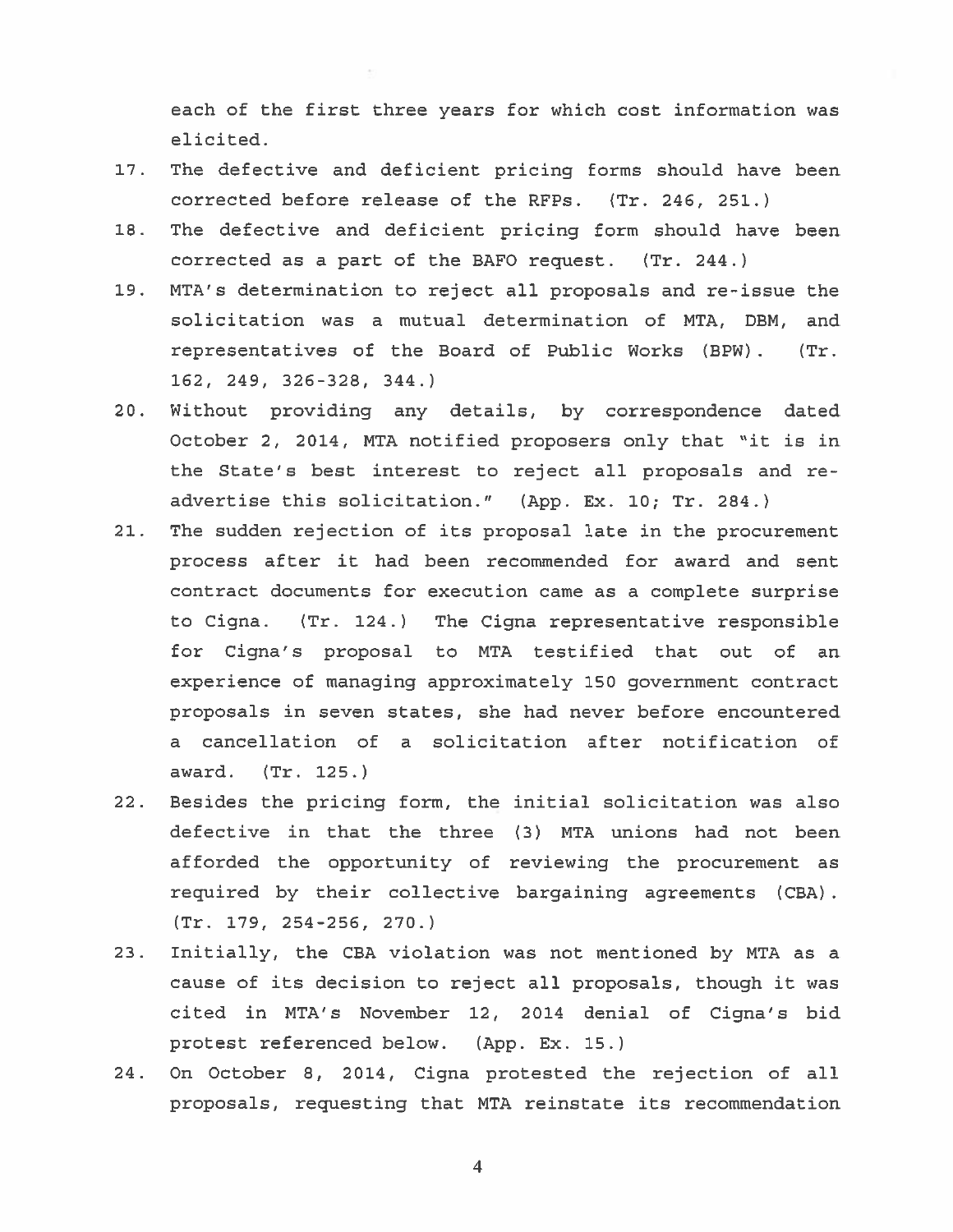for award of the contracts to Cigna.

- 25. In order to maintain MTA employee health insurance coverage in full force pending the new solicitation, on November 3, 2014, MTA requested that BPW award <sup>a</sup> one-year extension or "bridge" contract to CareFirst, continuing its services through the end of calendar year 2015.
- 26. On November 10, 2014, Cigna protested the proposed one-year extension of the CareFirst contract.
- 27. On November 12, 2014, MTA denied Cigna's protest after which Cigna immediately filed the instant appeal with the Board. (Tr. 213.) Later the same morning, BPW approved <sup>a</sup> one-year contract for CareFirst to continue to provide for health coverage administrative services for MTA from January 1, 2015 until December 31, 2015. (App. Ex. 15.)
- 28. The one-year extension contract included administrative fees to CareFirst in the amount of \$3,923,889. (App. Ex. 11.)
- 29. At the BPW meeting of November 12, 2014, the Comptroller and State Treasurer made comments and inquiry critical of the proposal to extend the CareFirst contract for another year without the benefit of competitive bidding. (BPW Transcript,  $11/12/14$  at  $64-65.$ )
- 30. The new solicitation for MTA's health care coverage administrative services included pricing forms that were much more comprehensive and thorough than the pricing sheets or BAFO forms used in the initial solicitation. Specifically, the new pricing forms were prepared with the assistance of an exper<sup>t</sup> consultant in the specialized field of procuremen<sup>t</sup> of administrative services to manage paymen<sup>t</sup> of health care benefits. (Tr. 308.) The revised forms included trend factors used to project future costs, as well as spaces for offerors to state such items as negotiated discount rates from average wholesale pricing (AWP) of pharmaceutical manufacturers and discounts from physician provider networks. (Tr. 364.) Variation in those discount

5

×.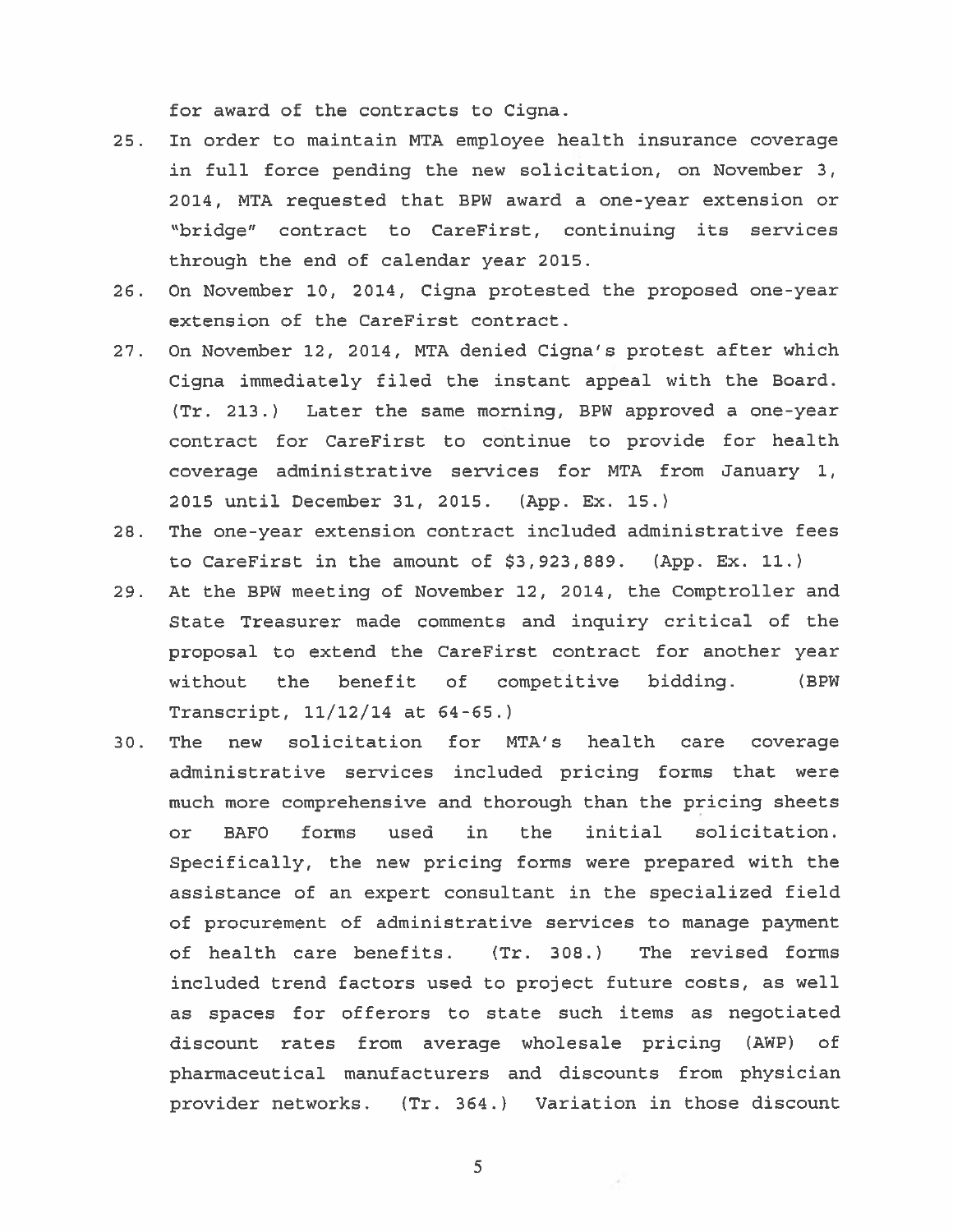rates accounts for very wide price disparities in the cost of health care. (Tr. 370.) The revised pricing forms for the new solicitation consist of dozens of pages for submission of <sup>a</sup> number of tables of financial information. (Resp. Ex. 2, 4; Tr. 147.)

- 31. Rather than cancelling and reissuing the solicitation, if the State had elected to issue <sup>a</sup> second BAFO promulgating <sup>a</sup> sufficiently detailed pricing form, Cigna could have completed such <sup>a</sup> form in about <sup>a</sup> week. (Tr. 132, 354, 366.)
- 32. A two-day hearing was concluded on June 29, 2015.

## Decision

Appellant alleges that two improprieties occurred in the course of the State's procuremen<sup>t</sup> activity described above: (1) MTA's rejection of all proposals, and (2) BPW's approval of <sup>a</sup> one-year extension of the CareFirst contract. As correctly noted by Cigna counsel, Maryland procuremen<sup>t</sup> law is intended to accomplish some very important public policy objectives including, "ensuring fair and equitable treatment of all persons who deal with the State Procurement system," "providing safeguards for maintaining <sup>a</sup> State procuremen<sup>t</sup> system of quality and integrity," and "getting the maximum benefit from the purchasing power of the State." Maryland Annotated Code, State Finance and Procurement Article (SF&P) Sec. 11-201(a). These objectives are accomplished by the obligation of competitive bidding. SF&P §13-102.

State agencies should go to grea<sup>t</sup> effort to avoid having to cancel <sup>a</sup> solicitation after it is issued. When abused, such <sup>a</sup> practice may undermine confidence in the procuremen<sup>t</sup> system by creating the perception of favoritism or bias. Unnecessary bid rejection also discourages participation when private entities become fearful that the considerable effort required to develop and presen<sup>t</sup> <sup>a</sup> sound and successful response to an RFP will be afterwards rendered pointless. That is why cancellation of <sup>a</sup> solicitation is permitted only upon the authority of the head of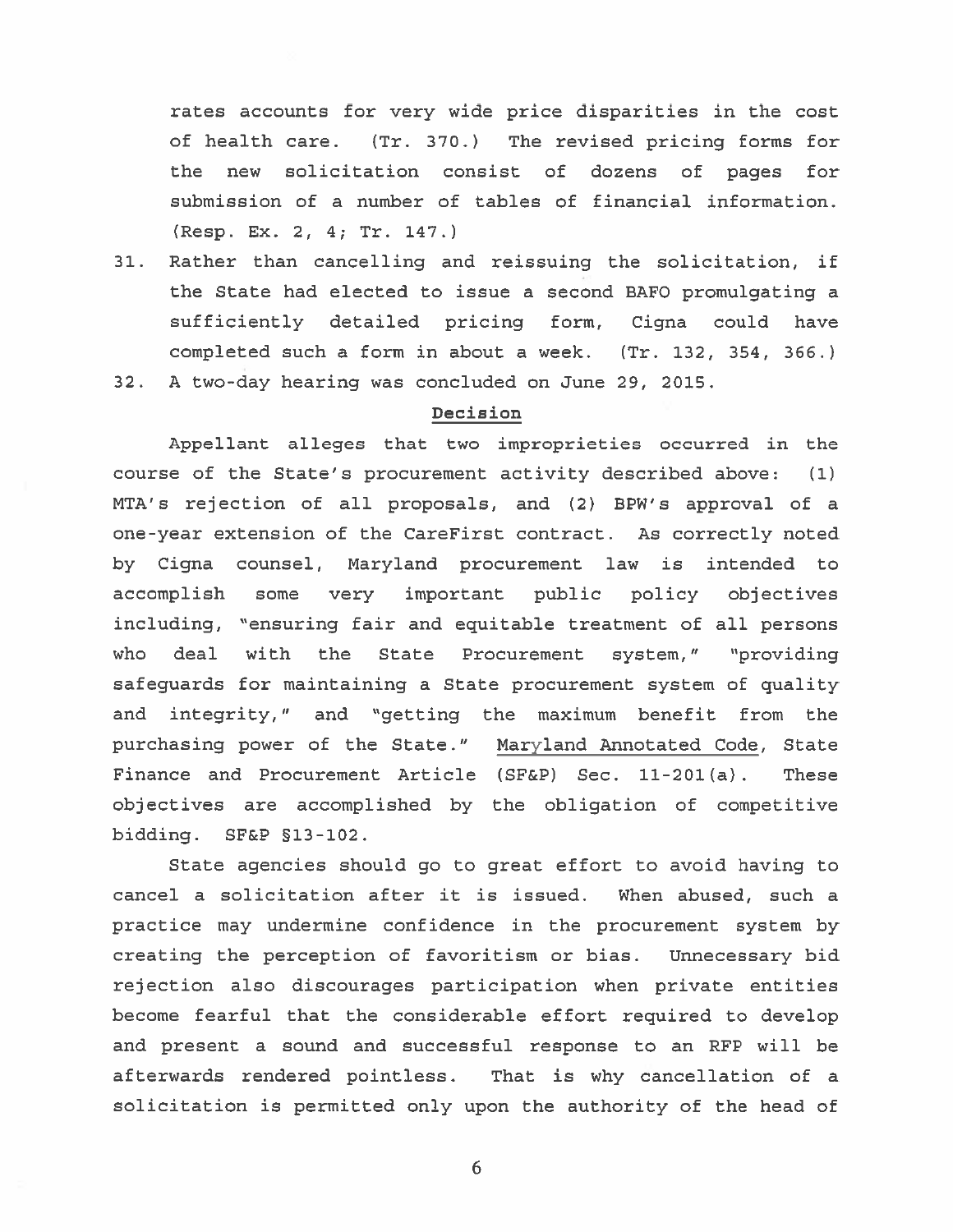<sup>a</sup> unit of State government.

Provided only that the decision is approved by <sup>a</sup> department secretary, the Code of Maryland Regulations (COMAR) Sec. 2l.O6.02.02C(l) allows very broad agency discretion to permit rejection of all proposals after opening but before award "when the procuremen<sup>t</sup> agency, with the approval of the appropriate Department head or designee, determines that this action is fiscally advantageous or otherwise in the State's best interest." The same COMAR provision provides several examples of when it may be appropriate and permissible to reject all proposals, including among them when "[piroposed amendments to the solicitation would be of such magnitude that <sup>a</sup> new solicitation is desirable." Here, the pricing sheet used for the initial solicitation was deficient. Cigna characterizes those deficiencies as merely formatting shortfalls, and indeed they were, but they were nonetheless very extensive shortfalls requiring elaborate modification.

In order to facilitate <sup>a</sup> full financial evaluation of proposals for health care administrative services, it is necessary for the evaluating authority to know <sup>a</sup> number of cost factors. They include the providers' guaranteed negotiated discount rate from pharmaceutical manufacturers as well as discounts negotiated with health care practitioner networks. The trend factor is also vital to be included in proposal evaluation because that determines the likelihood and amount of cost increases. None of this information was elicited by the pricing forms that were attached to the original RFPs for these services. Those defects rendered the pricing sheets materially defective and deficient, in addition to the absence of any pricing information at all for the two option years of the contract. It simply was impossible for anyone to undertake <sup>a</sup> thorough and fair financial evaluation of competing proposals using the simplistic forms attached to the initial RFPs.

The Board is sympathetic to appellant's contention that the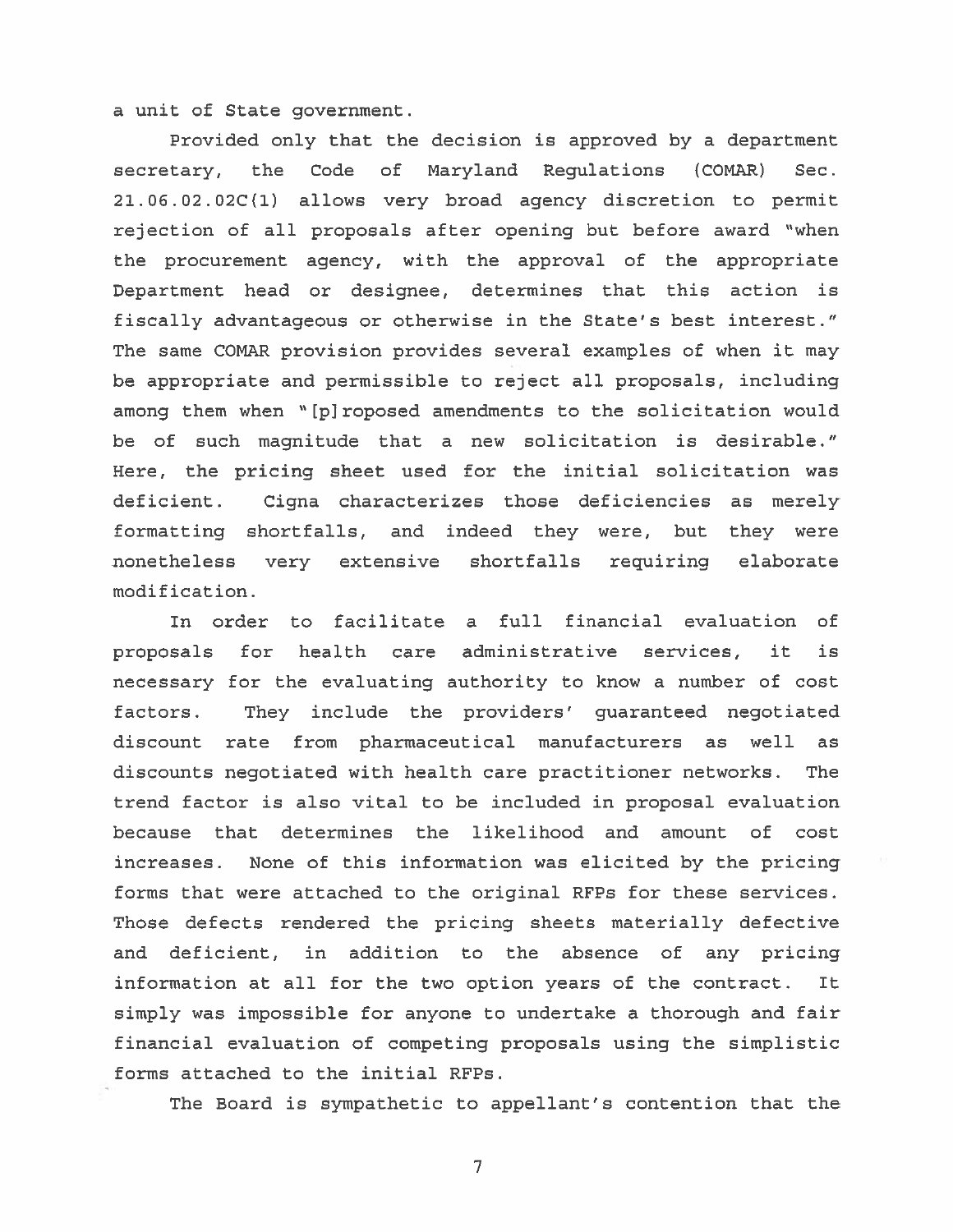severe defects set forth in the initial pricing sheet could and should have been cured by <sup>a</sup> second BAFO, rather than cancellation of the entire solicitation. That may have saved the State some \$16 million. But the fact that the Board comes to the same conclusion as Cigna about the preference of implementing <sup>a</sup> cure by BAFO rather than cancellation and reissuance of <sup>a</sup> solicitation is not to sugges<sup>t</sup> that MTA was without authority to make the alternative election of proposal rejection rather than seeking correction by BAFO. In hindsight, it is easier to conclude that the State should have taken extraordinary steps to preserve the opportunity of substantial cost savings by steering award of this procuremen<sup>t</sup> to the initially identified lower priced offeror, but at the time that all of the defects in the pricing sheet were first identified, MTA was without the benefit of input from the specialized exper<sup>t</sup> consultant who subsequently assisted the State in rendering an accurate projection of cost advantages by seeking additional financial information using much more thorough and comprehensive pricing forms. The Board cannot conclude that it was unlawful, nor unreasonable, nor an abuse of agency discretion, for MTA to have opted to cancel the solicitation and publish entirely new RFPs with pricing sheets seeking greater and more detailed cost information than that which was permitted by the initially developed pricing forms.

As asserted by appellant's counsel, the federal case relied upon by counsel for appellant, Mori Assoc. v. U.S., 102 Fed. Cl. 503, 520 (Fed.Cl. 2011), does stand for the proposition that "once offerors have submitted proposals, the fair treatment owed them.. . includes <sup>a</sup> prohibition against the arbitrary cancellation of solicitations." But here, the cancellation of the solicitation was anything but arbitrary. It was based on good cause. As expressly reflected in the court's opinion, Mori stands only for the principle that <sup>a</sup> decision to reject all proposals "must be rational." Id. at 543-544. Appellant does not allege that MTA's decision to reject all bids was not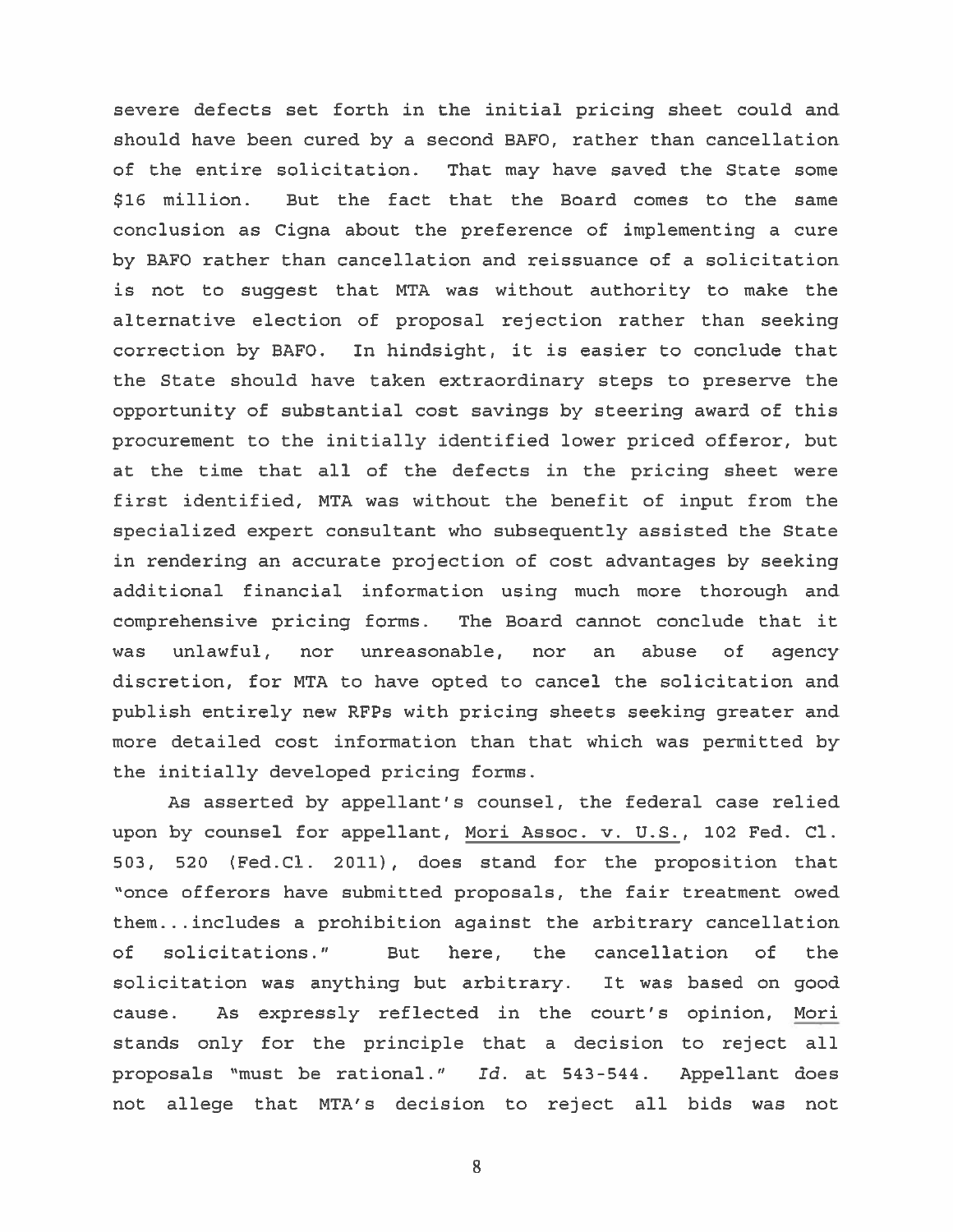rational. That determination therefore must be sustained.

With respec<sup>t</sup> to the one-year extension of the CareFirst contract approved by BPW on November 12, 2014, appellant relies upon the authority of an opinion from the Maryland Court of Appeals known as Baltimore v. Bio Gro, 300 Md. 248, 477 A.2d 783, 1984 Md. LEXIS 412 (1984) . That case involved <sup>a</sup> two-year contract with the City of Baltimore, with the opportunity of <sup>a</sup> two-year contract extension conditioned upon "mutual agreemen<sup>t</sup> between the City and the contractor." During the initial twoyear term, the parties agreed to extend the contract for two more years at the same price, but later the City filed <sup>a</sup> declaratory judgment action in the Circuit Court to determine the validity of the contract extension, which the trial court determined was void because it violated the requirement of competitive bidding.

Citing Browning-Ferris Ind. v. City of Oak Ridge, 644 S.W.2d 400 (1982), the rationale for the Circuit Court decision was based on the view that if further negotiations are necessary to be conducted between the parties prior to the parties' reaching agreemen<sup>t</sup> on contract extension, technically speaking, as <sup>a</sup> matter of law, the original contract is not really extended; instead, the initial contract expires and <sup>a</sup> new contract begins, which triggers the obligation of competitive bidding. Our Court of Appeals affirmed the trial court, citing <sup>a</sup> case very similar to the one at bar, namely, Miller v. State, 73 Wash.2d 790, 440 P.2d 840 (1968), in which the State solicited open competition to purchase <sup>a</sup> product and thereafter annually negotiated one-year extensions without subjecting the procuremen<sup>t</sup> to further competitive bidding.

The ruling in Bio-Gro, supra, was the subject of BPW Advisory 1998-3, which stated, "The only type of option that the State may exercise in lieu of <sup>a</sup> new procuremen<sup>t</sup> — is one where 'no negotiation [is] involved because the State alone holds the power to extend the contract' and the terms of the option period are set forth in the original bid (or proposal) ."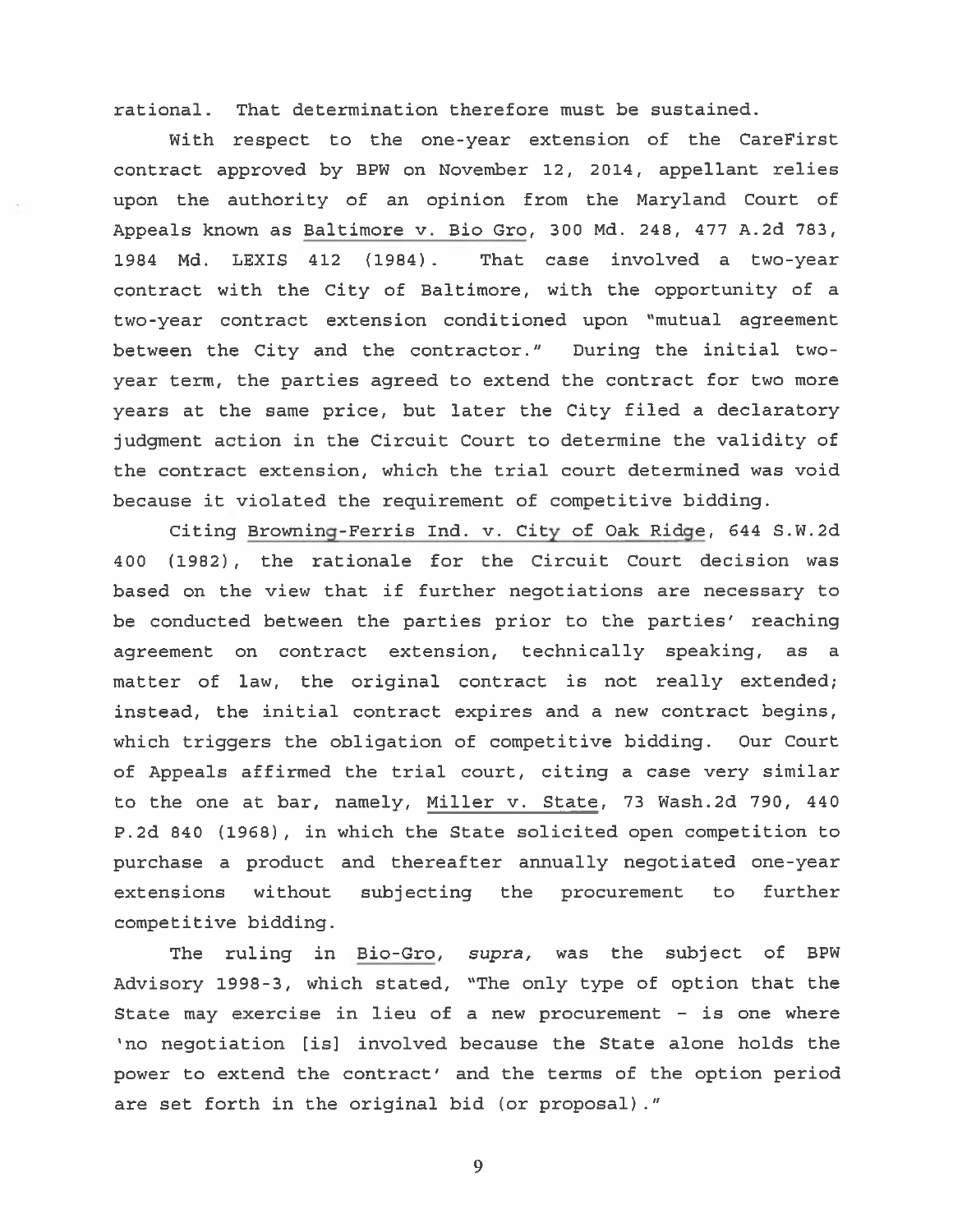As also pointed out by the Maryland high court's reliance on Savage v. State, 75 Wash.2d 618, 453 P.2d 613 (1969), there is <sup>a</sup> significant distinction between <sup>a</sup> predetermined option to extend <sup>a</sup> contract and <sup>a</sup> negotiated extension of the term of <sup>a</sup> contract. In the event of the exercise of an option to extend <sup>a</sup> contract, no new contract is created. Under the definite provisions of the original contract, the State may act unilaterally in determining whether or not to extend the contract term. The vendor identified by competitive bidding does not enjoy the opportunity to elect not to continue performance. By contrast, if the party contracting with the governmen<sup>t</sup> enjoys the right to decline to perform or to insist on <sup>a</sup> different rate of compensation through negotiations with the government, those negotiations, if successful by agreemen<sup>t</sup> of both parties, give rise to <sup>a</sup> new contract, for which competitive bidding may be mandated by law. See also City of Lakeland v. Union Oil Co., 352 F.Supp. 758 (M.D.Fla. 1973); Hilisborough Co. v. Taller & Cooper, Inc., 245 So.2d <sup>100</sup> (Fla.App. 1971); Post v. Gillespie, 219 Md. 378, 149 A.2d 391 (1959); Bevilacgua v. Clark, 377 Pa. 1, 103 A.2d 661 (1954) . As pointed out by the Maryland Court of Appeals in Savage, supra, "the use of private negotiations to award governmen<sup>t</sup> contracts invites favoritism, extravagance, fraud and corruption."

The arrangemen<sup>t</sup> agreed to by MTA and CareFirst which is the subject of the instant appeal is just such an agreement. No competitive bidding was permitted. In accordance with the dictates of appellate authority in Maryland, it is clear to the Board that, with respec<sup>t</sup> to the opportunity of providing the administrative services solicited by MTA in May 2014, the State was obliged by statute to allow competition, either by competitive sealed bids or competitive sealed proposals. SF&P §fl3-102 & 13-104. That was not done by MTA. As <sup>a</sup> result, appellant's complaints in this regard are well-founded. The BPW action approving and authorizing the new contract with CareFirst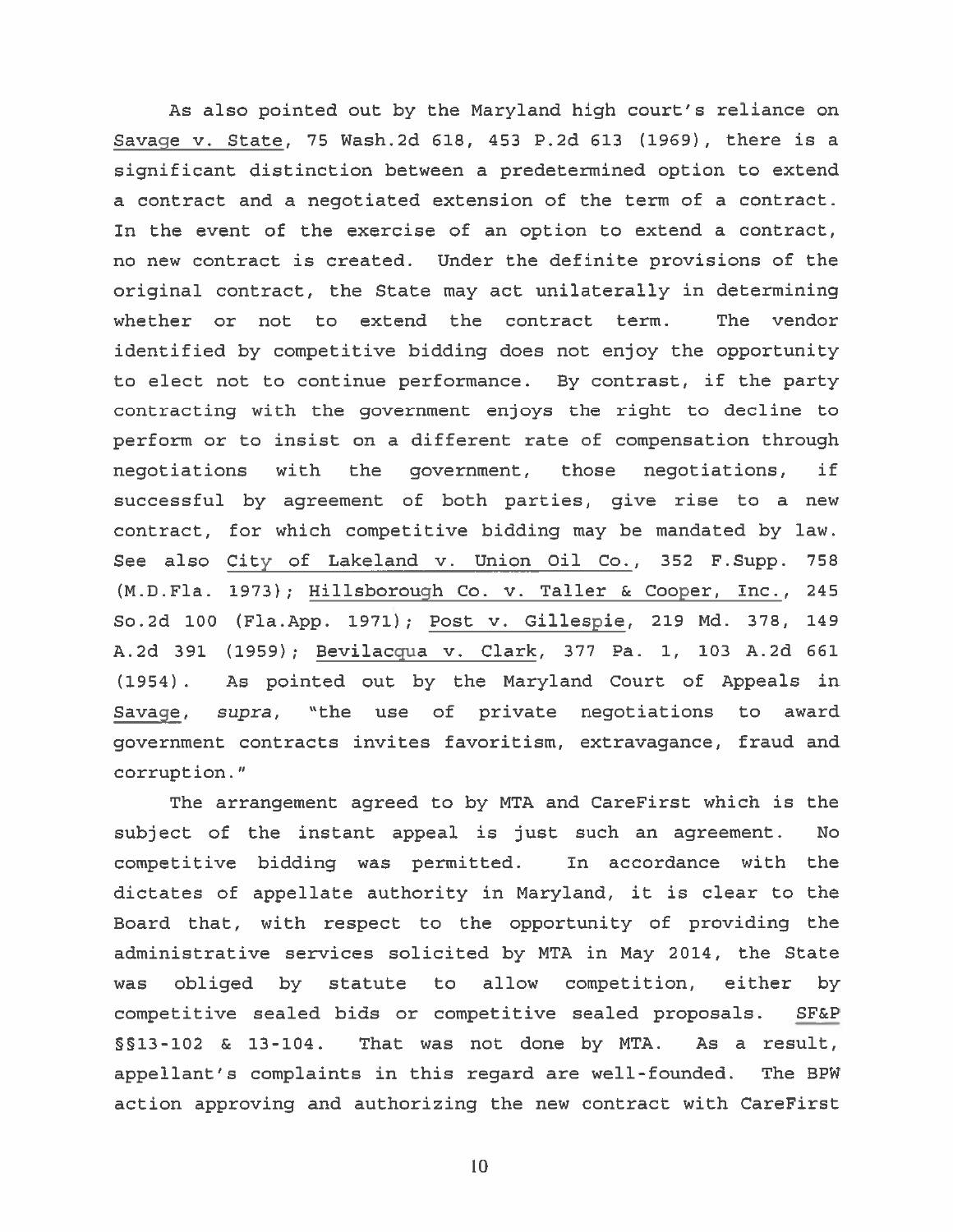on November 12, 2014 was ultra vires and therefore void as contrary to statute.

SF&P §12-101 affords to BPW the power to control procuremen<sup>t</sup> by units of State government. But that is not to imply that BPW may take action in violation of law. There are, of course, exceptions to the requirement of competitive bidding as <sup>a</sup> precursor to the validity of State contracting. The principal exemption from that mandate is for emergency procurements pursuan<sup>t</sup> to SF&P §13-108. Emergency contracts are irregular but not highly unusual. It has been commonplace in the pas<sup>t</sup> for the State to resort to emergency procurements to avoid lapses in the provision of essential services when <sup>a</sup> solicitation is delayed for any number of multifarious causes. But the CareFirst contract authorized by BPW on November 12, 2014 was not posited as an emergency procurement, enabling MTA to circumvent the requirement of competitive bidding.

Certain expedited but special obligations attach to emergency procurements, such as obtaining "as much competition as possible under the circumstances," limiting the quantity and duration of the emergency procurement, and reporting to BPW in writing the cause of the emergency procurement. SF&P 13-108(b). MTA may still reques<sup>t</sup> of BPW authorization to enter into its agreemen<sup>t</sup> with CareFirst as an emergency procurement, but that question is not before the Board because MTA does not attempt to justify the procuremen<sup>t</sup> that is the subject of this appeal as an emergency procurement. The Board notes only that the presence of an "emergency" in the ordinary sense and meaning of that word was certainly presen<sup>t</sup> on November 12, 2014, when MTA employees were at risk of losing health insurance coverage without <sup>a</sup> contract extension in place. Whether <sup>a</sup> legitimately qualified "emergency" existed under the restricted definition set forth in COMAR 21.01.02.O1B(36) is <sup>a</sup> different issue which the Board does not here address. See Appeal of Trinity Svcs. Group, Inc., MSBCA Nos. 2917, 2931 & 2935 (June 30, 2015)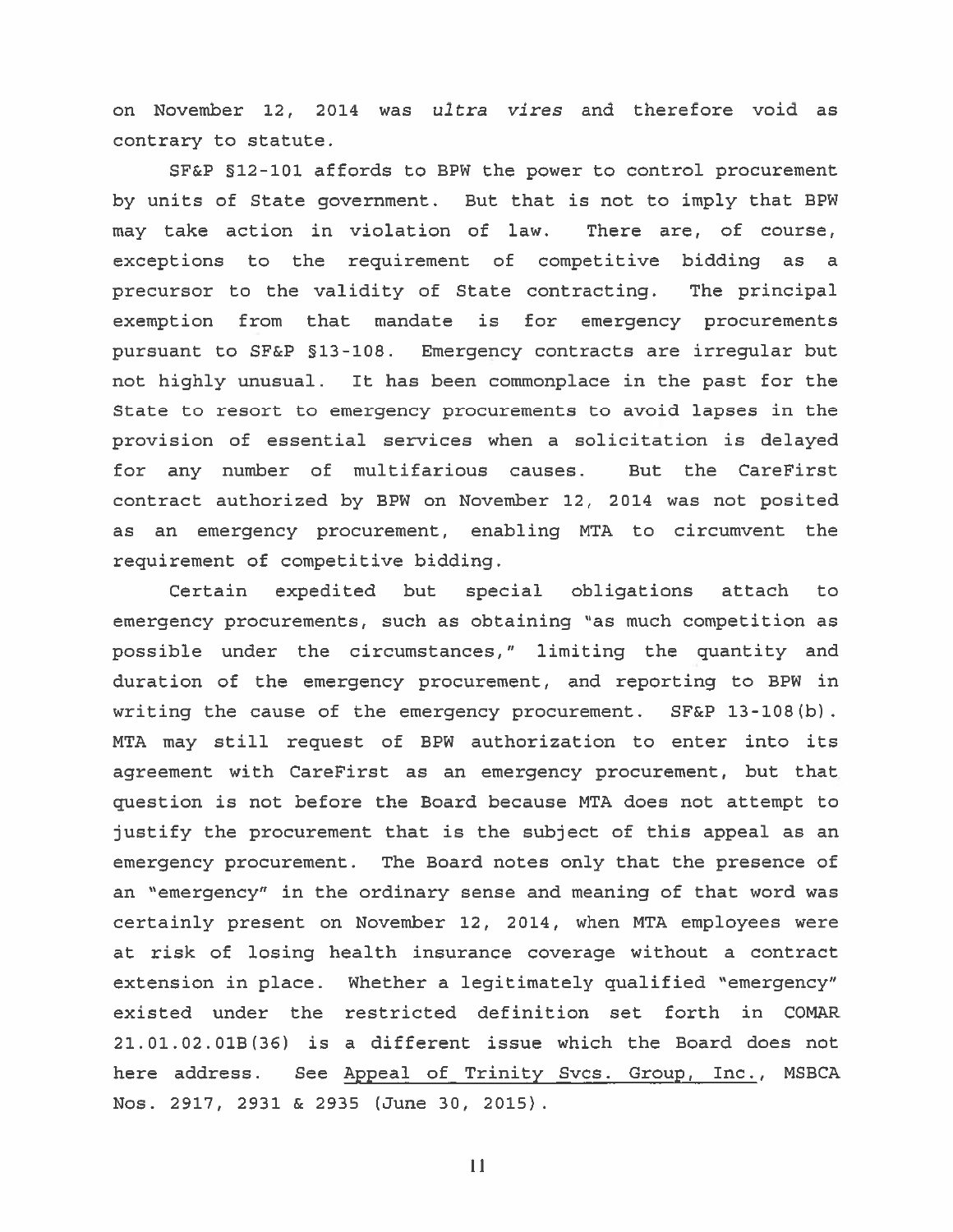For the reasons set forth above, the Board must and hereby does gran<sup>t</sup> the instant appeal, rendering as null and void the contract between MTA and CareFirst approved on November 12, 2014. At the same time, mindful of the substantially damaging service disruption that could be caused by this action, sensitive to the prospective desire or intention of MTA to take future steps to modify or legitimize its contract with CareFirst, and in light of the fact that the contract hereby voided was approved by BPW, this Opinion and Order is stayed until December 31, 2015. For the reasons set forth above, the Board must and I<br>grant the instant appeal, rendering as null and voi<br>act between MTA and CareFirst approved on November 12,<br>e same time, mindful of the substantially damaging se<br>ption

ORDERED, that this appeal be and hereby is GRANTED.

Dated:  $7/16/15$ 

I Concur:

Dana Lee Dembrow Eoard Member

 $/5/$  ) Mithael J./Collins Chà<del>i</del>rman *[*/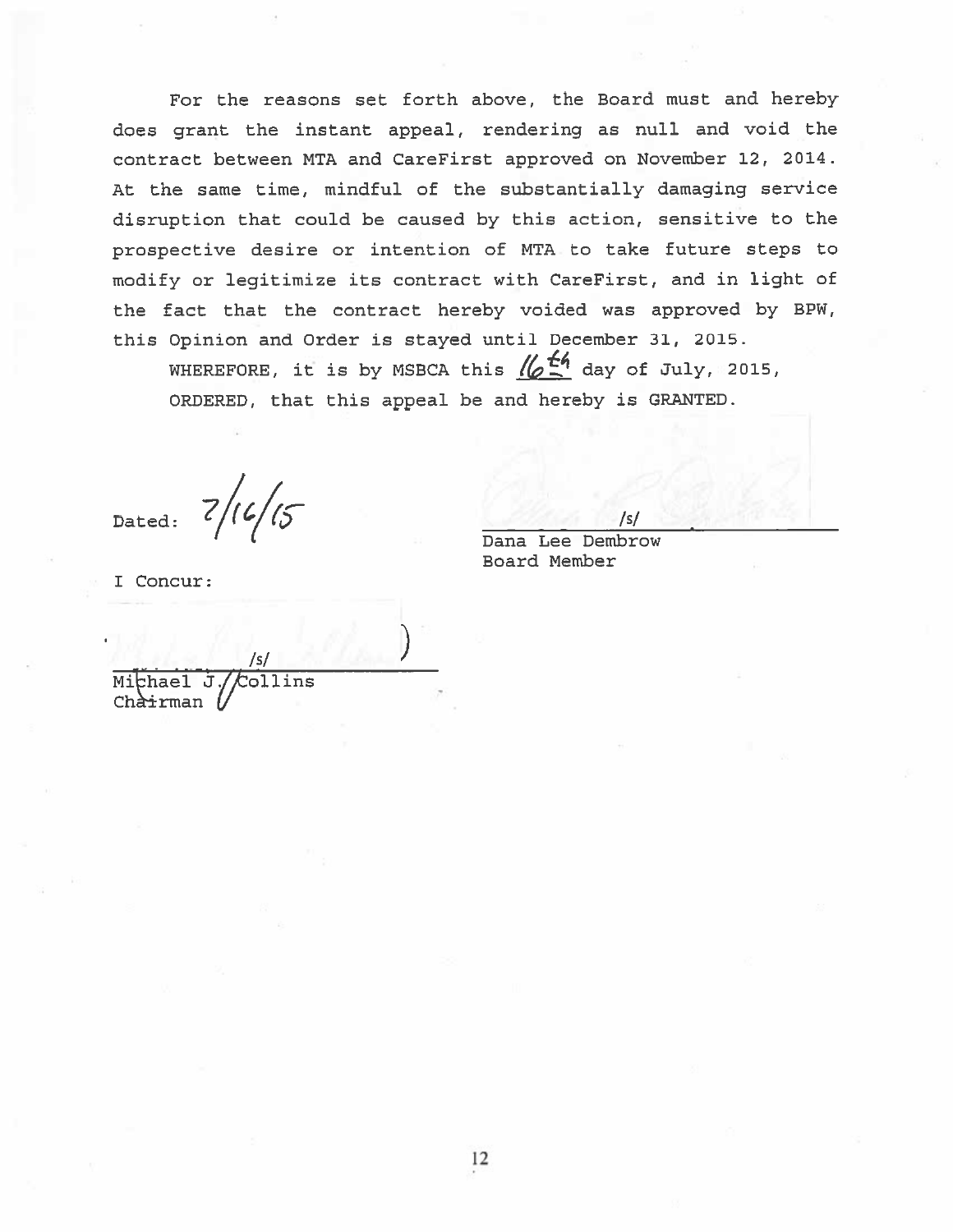#### Certification

#### COMAR 21.10.01.02 Judicial Review.

<sup>A</sup> decision of the Appeals Board is subject to judicial review in accordance with the provisions of the Administrative Procedure Act governing cases.

Annotated Code of MD Rule 7-203 Time for Filing Action.

(a) Generally. - Except as otherwise provided in this Rule or by statute, <sup>a</sup> petition for judicial review shall be filed within 30 days after the latest of:

(1) the date of the order or action of which review is sought;

(2) the date the administrative agency sent notice of the order or action to the petitioner, if notice was required by law to be sent to the petitioner; or

(3) the date the petitioner received notice of the agency's order or action, if notice was required by law to be received by the petitioner.

(b) Petition by Other Party. - If one party files <sup>a</sup> timely petition, any other person may file <sup>a</sup> petition within <sup>10</sup> days after the date the agency mailed notice of the filing of the first petition, or within the period set forth in section (a), whichever is later.

<sup>I</sup> certify that the foregoing is <sup>a</sup> true copy of the Maryland State Board of Contract Appeals decision in MSBCA 2910, Appeal of Cigna Corporation Under MTA Contract Nos. 1400A-C.

\* \*

\*

Dated:  $7/16/15$ 

Michael L. Carnahan Clerk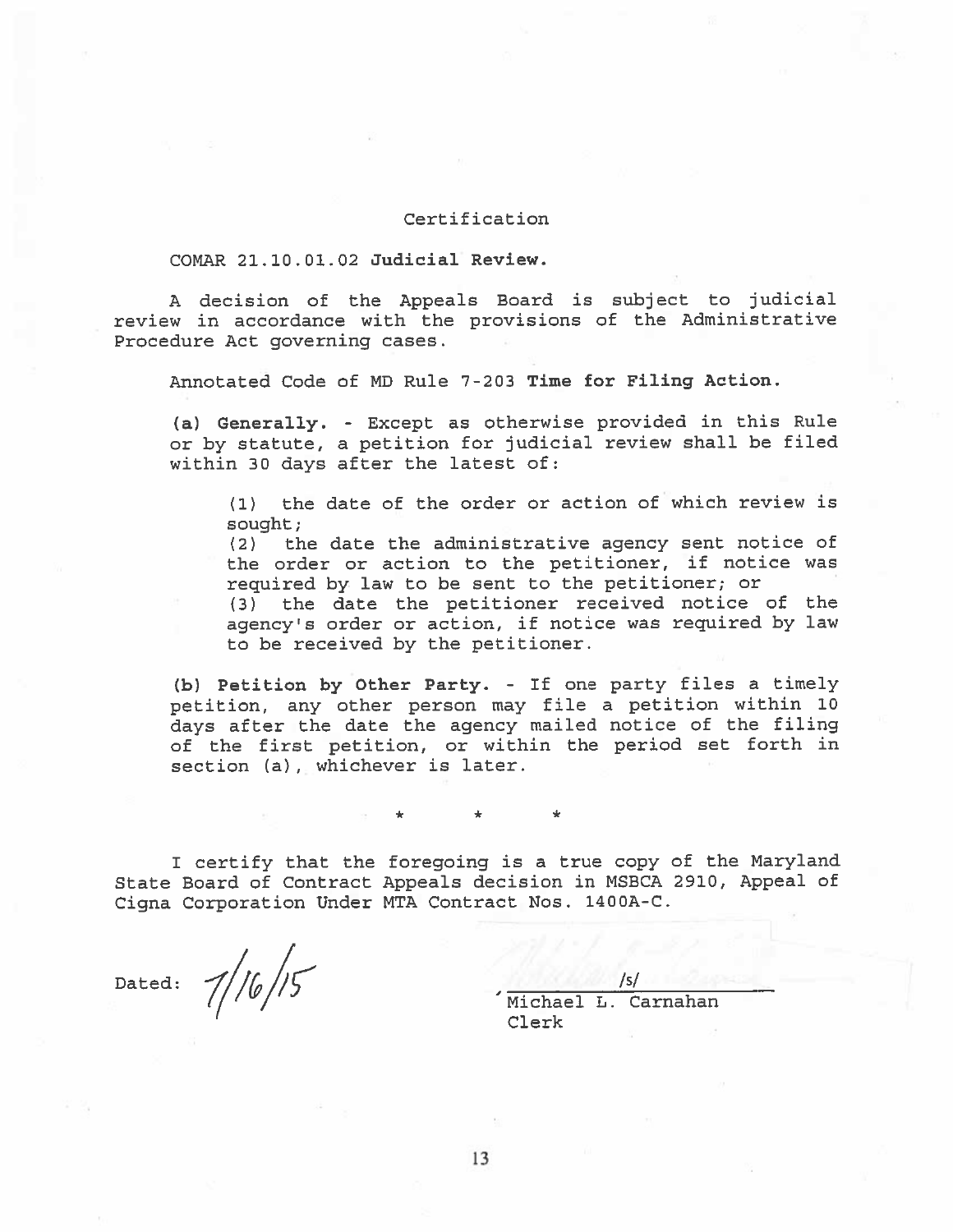# IN THE CIRCUIT FOR BALTIMORE CITY

I. .3

| PETITION OF THE MARYLAND TRANSIT<br><b>ADMINISTRATION</b>                                                  | $\ast$<br>2016 HAR - 7 A 8: 24        |
|------------------------------------------------------------------------------------------------------------|---------------------------------------|
| FOR JUDICIAL REVIEW OF THE DECISION<br>OF THE MARYLAND STATE BOARD OF<br>CONTRACT APPEALS OF JULY 16, 2015 | *<br><b>BOARD OF CONTRACT APPEALS</b> |
| IN THE CASE OF THE APPEAL OF CIGNA<br><b>CORPORATION MSBCA 2910</b>                                        | 事<br>CASE NO. 24-C-15-004256//AA<br>康 |
| Under MTA RFP No. 1400A-C                                                                                  | *                                     |
| 瘶                                                                                                          | *<br>۰<br>ォ                           |

## ORDER

Upon consideration of the arguments presented, and for the reasons stated on the record, it is this  $16<sup>th</sup>$  day of February, 2016,

ORDERED, that the decision of the Maryland State Board of Contract Appeals in MSBCA No. <sup>2910</sup> be affirmed in part and reversed in part. The Court found that Cigna Corporation would be subject to <sup>a</sup> Motion for Judgment due to their lack of response under Maryland Rule §7-204. However, the Petitioner Maryland Transit Administration withdrew the Motion for Judgment in favor of <sup>a</sup> substantive ruling.

BE IT FURTHER ORDERED, that the decision of the Maryland State Board of Contract Appeals in MSBCA No. <sup>2910</sup> be affirmed as to that part that sustains the action of the Petitioner Maryland Transit Administration rejecting all bids relating to the solicitation MTA RFP No. 1400A-C; AND

BE IT FURTHER ORDERED that the decision of the Maryland State Board of Contract Appeals in MSBCA No. <sup>2910</sup> be reversed as to that part that declares the Board of